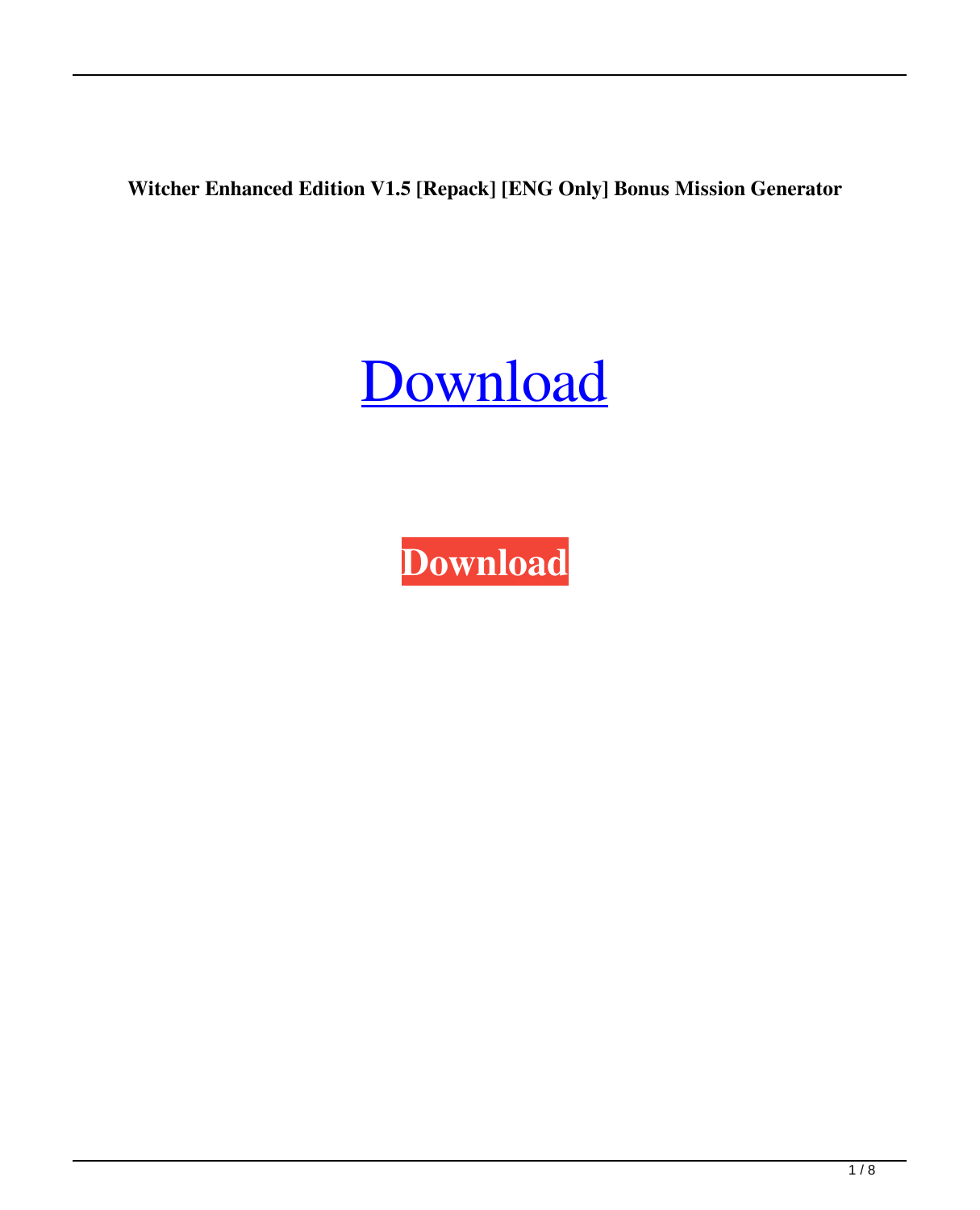. . the enforcement authority may issue a summons or order to correct the violation, in which case the person shall be given the opportunity to correct the violation without a citation. . . . 2. If the Codes Compliance Official finds no violation . . . the enforcement authority shall either issue a citation or order to correct the violation as appropriate. A person receiving a citation from a Codes Compliance Official, other than an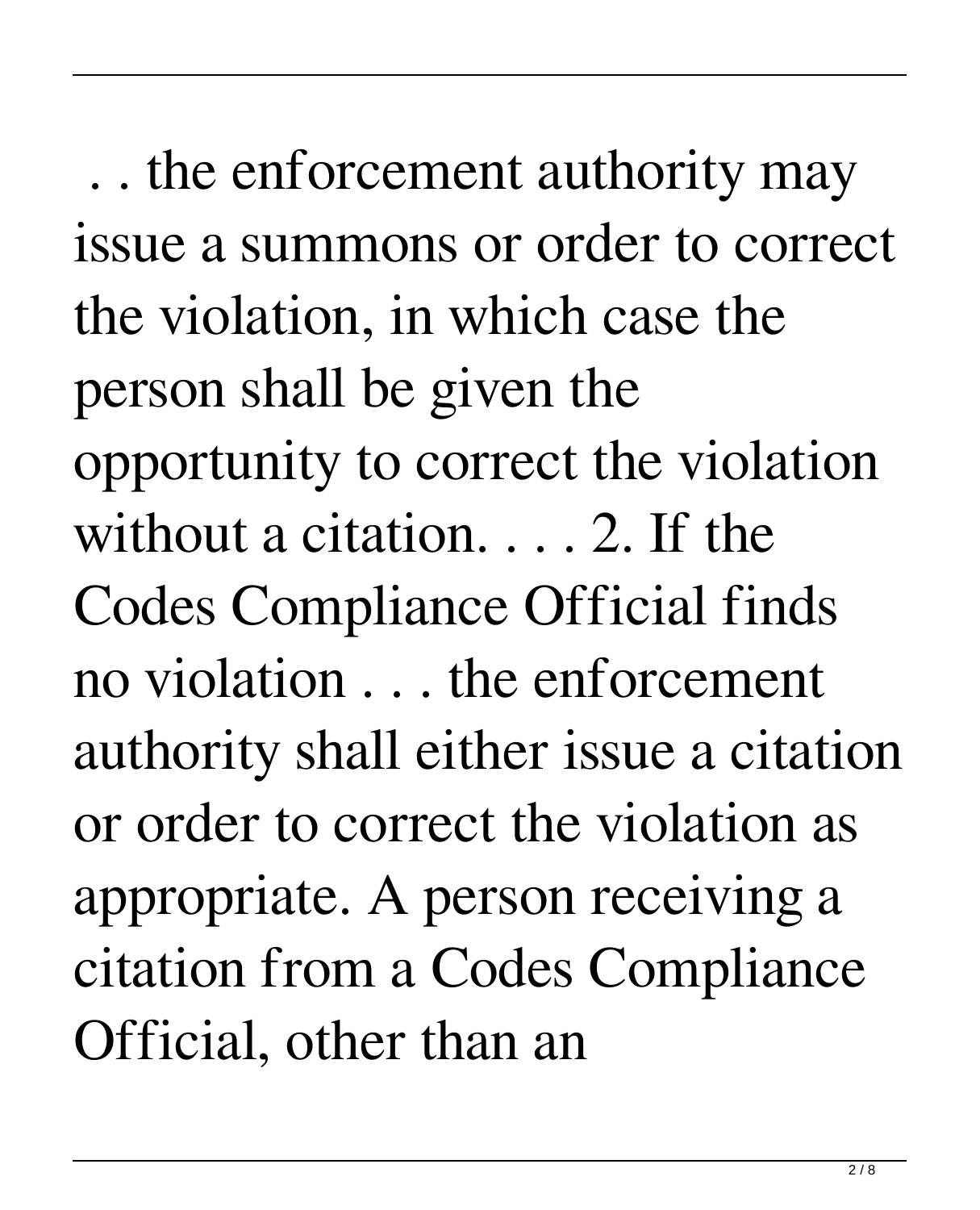Administrator, may not contest or contest any additional charge to the property or citation before the City Council. The city recognizes that lack of funding is a legitimate consideration in establishing Codes compliance. As such, this ordinance makes specific provision for a voluntary payment schedule that would allow the owner to secure payment within a reasonable time frame and not unreasonably restrict the public's access to public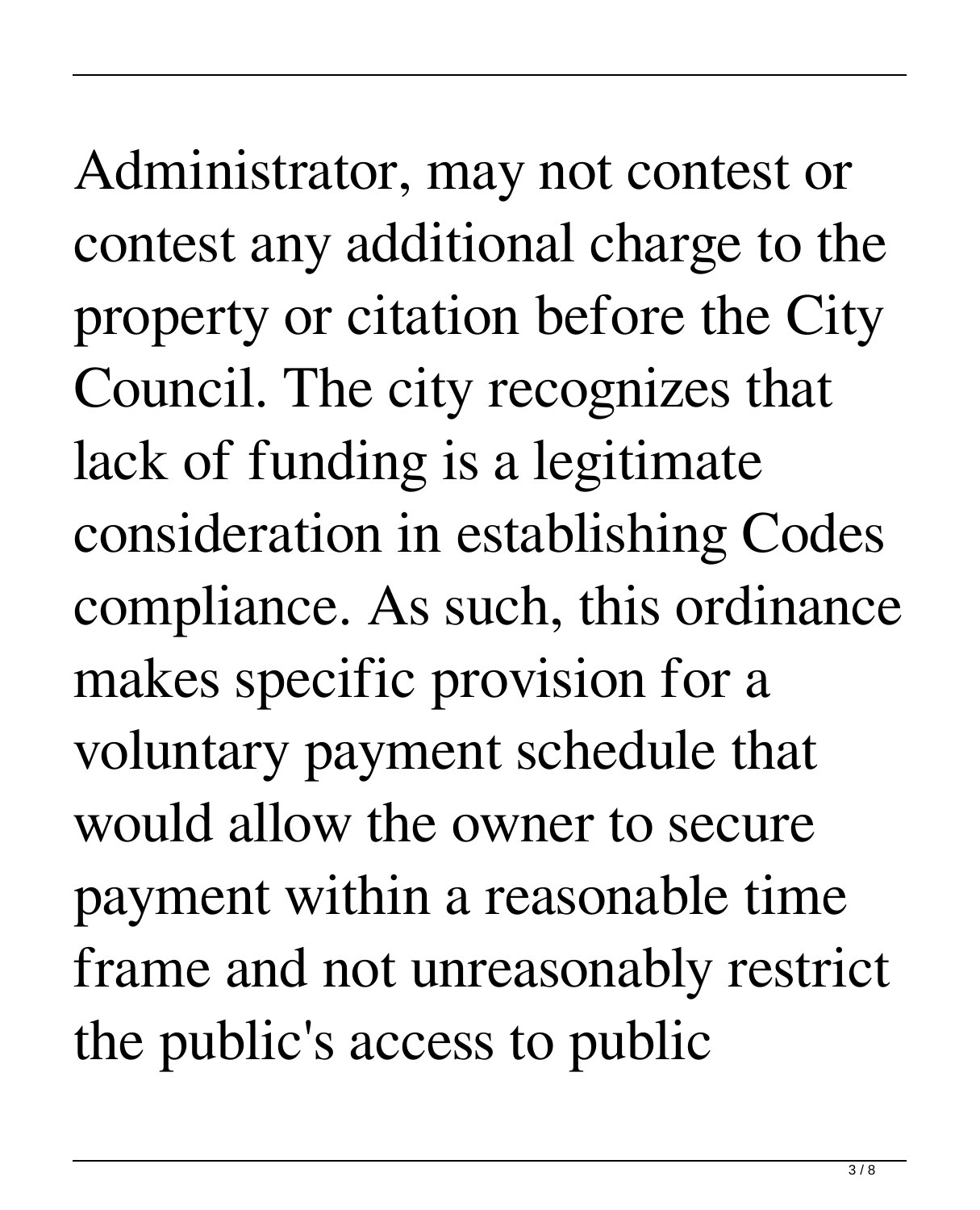property. References See also Category:Codes of conduct Category:Land management Category:Real property law Category:Real estate in the United States Category:Property law Category:Land management in the United States How does everyone recover from a bad day? - pyroman What I'm thinking is how can we make sure to get back on track as soon as possible. How do you recover?  $====$  gus\_massa I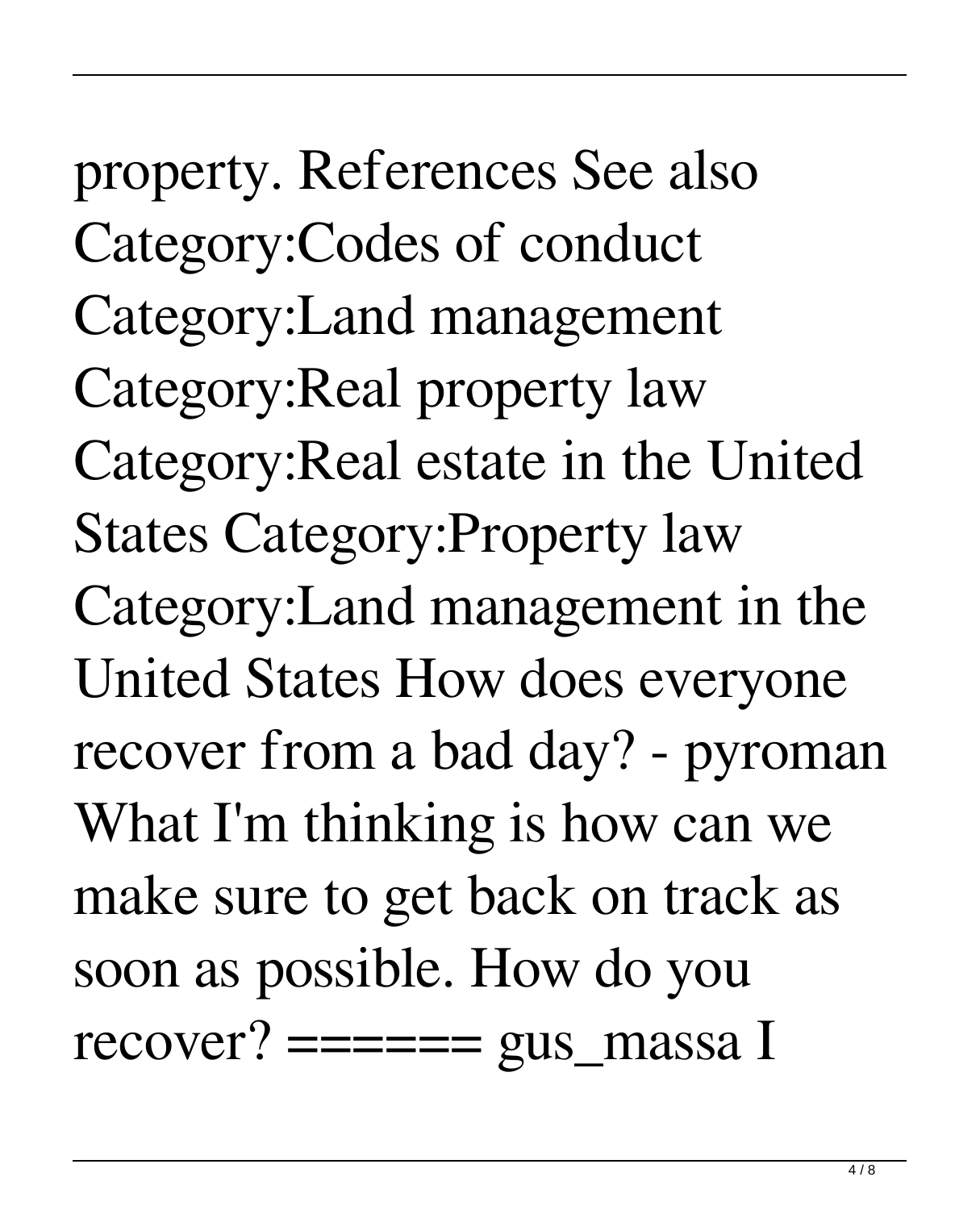prefer this method to social media: [ (Andrea Bacchi has more information in ------ beat Have you tried exercise? The prevalence of osteoporosis in older women with major depressive disorder (MDD). Major depressive disorder (MDD) is a chronic condition that often affects older women. Previous studies have reported that women with MDD have an increased risk for fractures. The purpose of this study was to examine the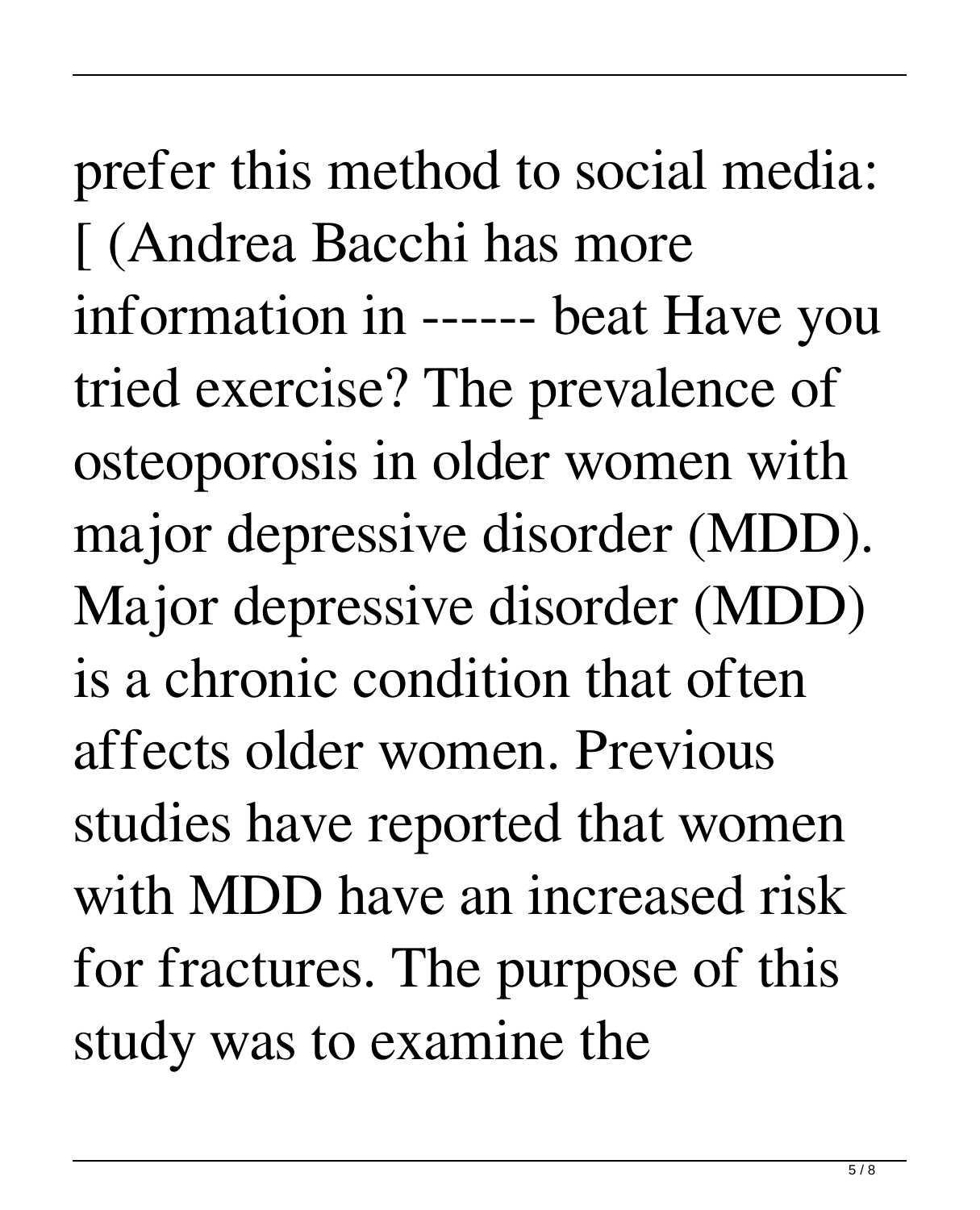prevalence of osteoporosis in older women with MDD and to explore predictors of osteoporosis in this group. Using International Classification of Diseases, Ninth Revision, Clinical Modification codes, we identified 437 (out of 746) older women with MDD (age range 60-

Genres/Tags: RPG, Action RPG, Open World, Third Person, 3D Companies: 38 Studios / Big Huge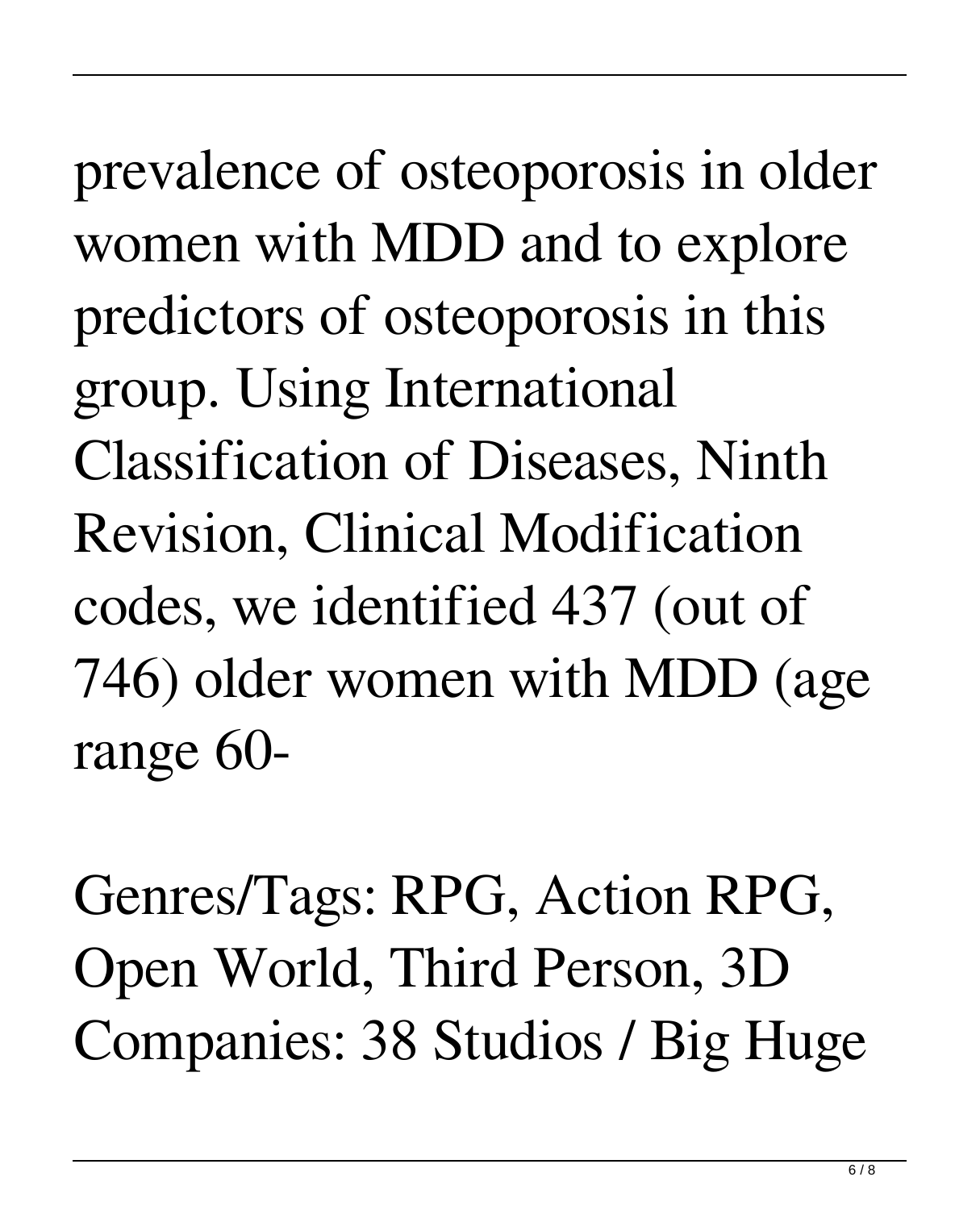Games / Kaiko / THQ Nordic Languages: RUS / ENG / MULTI8. Events in the world take place in the near future, namely in the year 2285. By this time, humanity has been almost completely enslaved by a new form of life - aliens from outer space, which are called Predators. People were forced to leave planet Earth for safety reasons and move into outer space. On the surface of the planets of the solar system there was only one